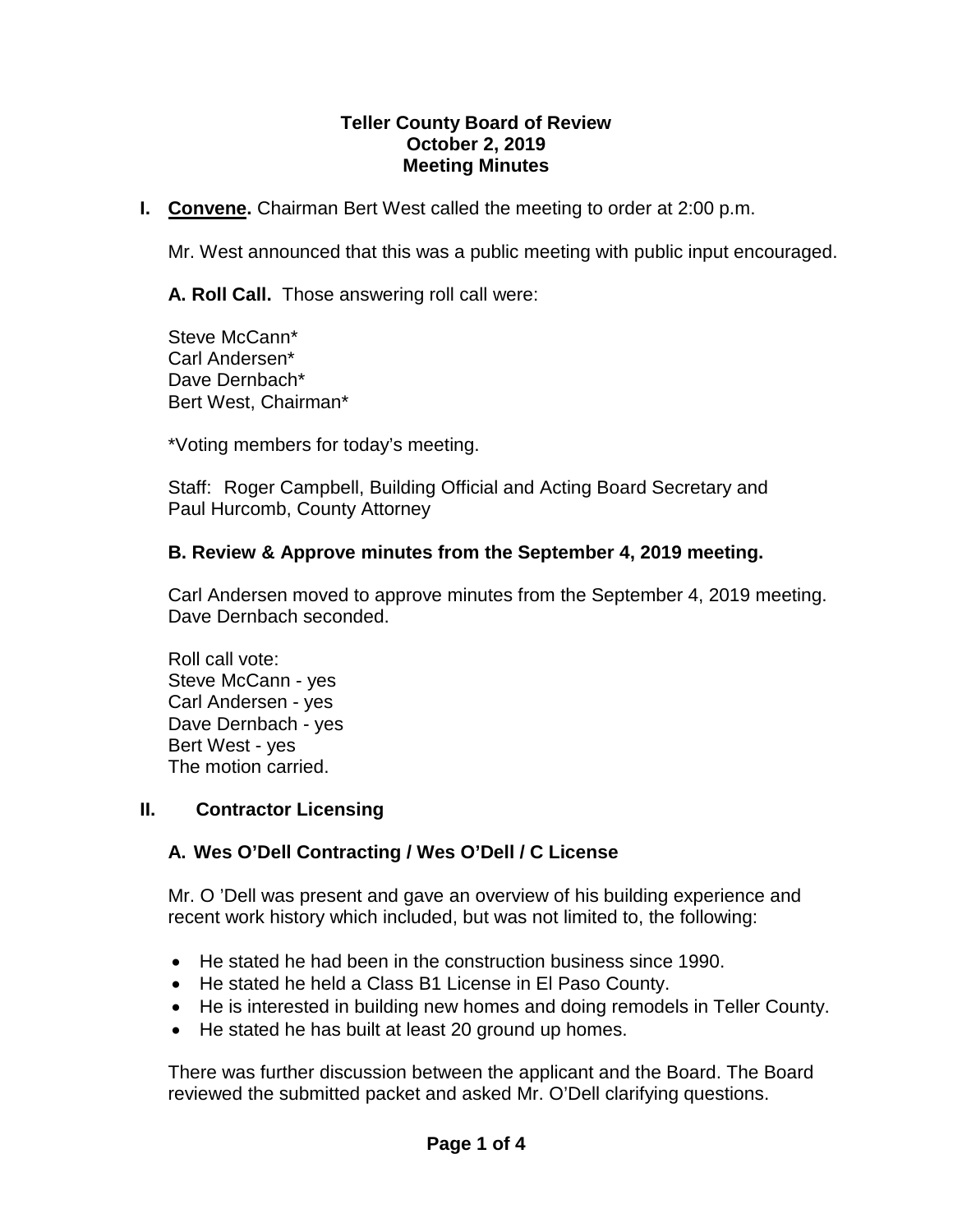Bert West opened this matter up for public comment.

There was no public comment and Bert West closed public comment.

Dave Dernbach moved to grant Wes O'Dell Contracting with Wes O'Dell as examinee, a Class C License.

Steve McCann seconded.

Roll call vote: Steve McCann - yes Carl Andersen - yes Dave Dernbach - yes Bert West - yes

The motion carried.

## **B. S2 Contracting, LLC / William J. Neaves / Class B**

Mr. Neaves was present and gave an overview of his building experience and recent work history which included, but was not limited to, the following:

- He stated that most of the work he performed was large commercial remodels.
- He stated he has performed most if not all trade work.
- He has held a Class B License in El Paso County for 3 years.
- He intends to build a home for his brother in Teller County.

There was further discussion between the applicant and the Board. The Board reviewed the submitted packet and asked Mr. Neaves clarifying questions.

Bert West opened this matter up for public comment.

There was no public comment and Bert West closed public comment.

Carl Andersen moved to grant S2 Contracting, LLC with William J. Neaves as examinee, a Class B License.

Dave Dernbach seconded.

Roll call vote: Steve McCann - yes Carl Andersen - yes Dave Dernbach - yes Bert West - yes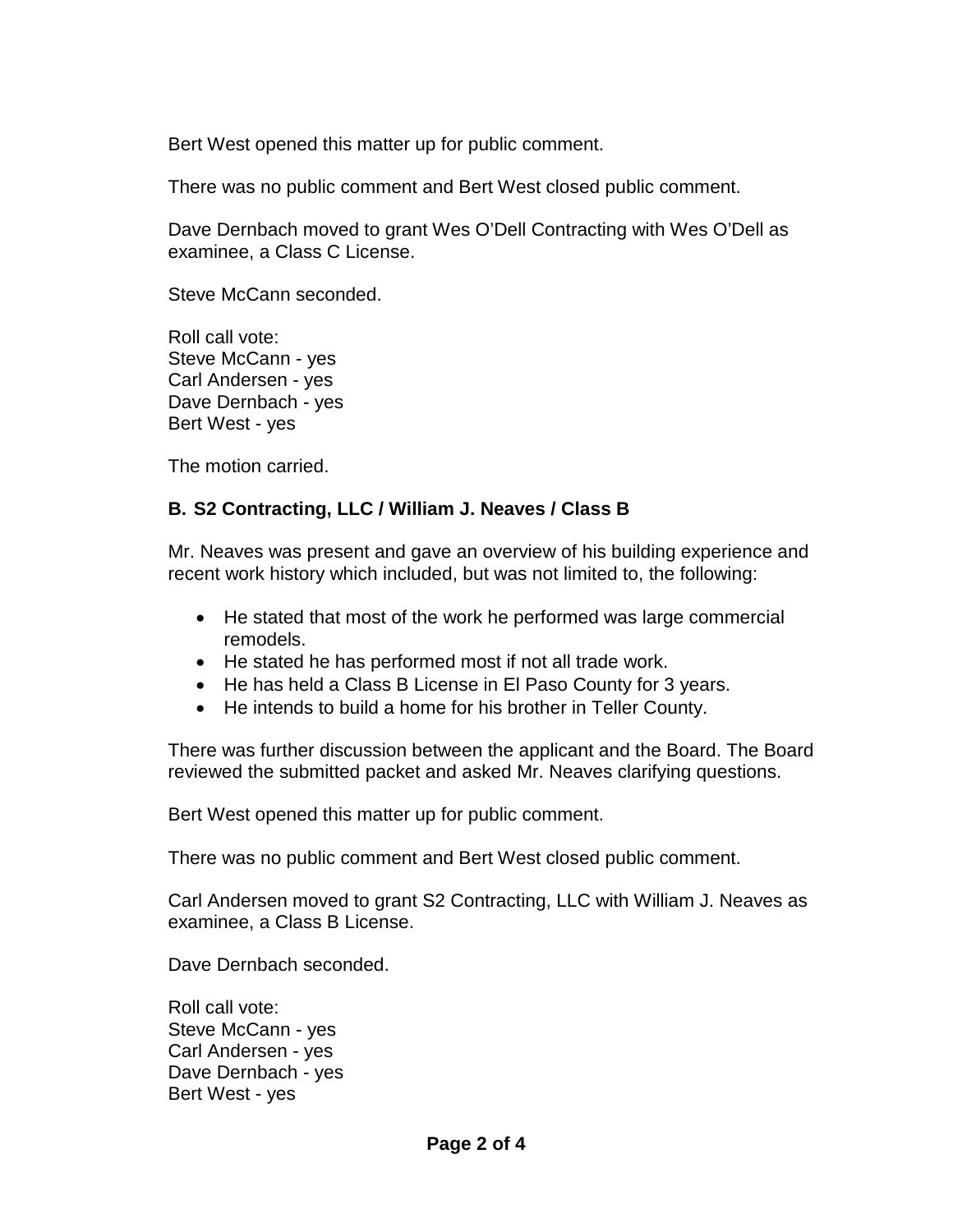The motion carried.

Prior to the Ensite Design & Construction review, Steve McCann recused himself and left the room due to present business dealings with the examinee.

# **C. Ensite Design & Construction / Michael D. Frye / Class A**

Mr. Frye was present and gave an overview of his building experience and recent work history which included, but was not limited to, the following:

- He started in construction working for his father who was a contractor.
- He stated that a majority of his experience was in Houston including a 10,000 sq. ft. Law Library and a police station.
- He has an ICC Certification for a Class A Contractor.
- He has a client who wants to build a home in Florissant.

There was further discussion between the applicant and the Board. The Board reviewed the submitted packet and asked Mr. Frye clarifying questions.

Bert West stated that there was no public present for public comment.

The Board suggested that due to Mr. Frye's letters not referencing Class A experience, that a Class B License would be more appropriate. Bert West stated that it was Mr. Frye's choice as to what class license he wanted the Board to rule on.

Mr. West also stated that Mr. Frye would need to provide a Workers' Compensation rejection of coverage letter from the State of Colorado.

Roger Campbell stated that the permit technicians would access the State's records and attach the form to his packet.

Mr. Frye chose to change his application to a Class B license and made that change on his application.

Dave Dernbach moved to grant Ensite Design & Contracting with Michael D. Frye as examinee, a Class B License with the condition that the Workers' Compensation rejection of coverage letter be provided and added to his packet.

Bert West seconded.

Roll call vote: Steve McCann – absent Carl Andersen - yes Dave Dernbach - yes